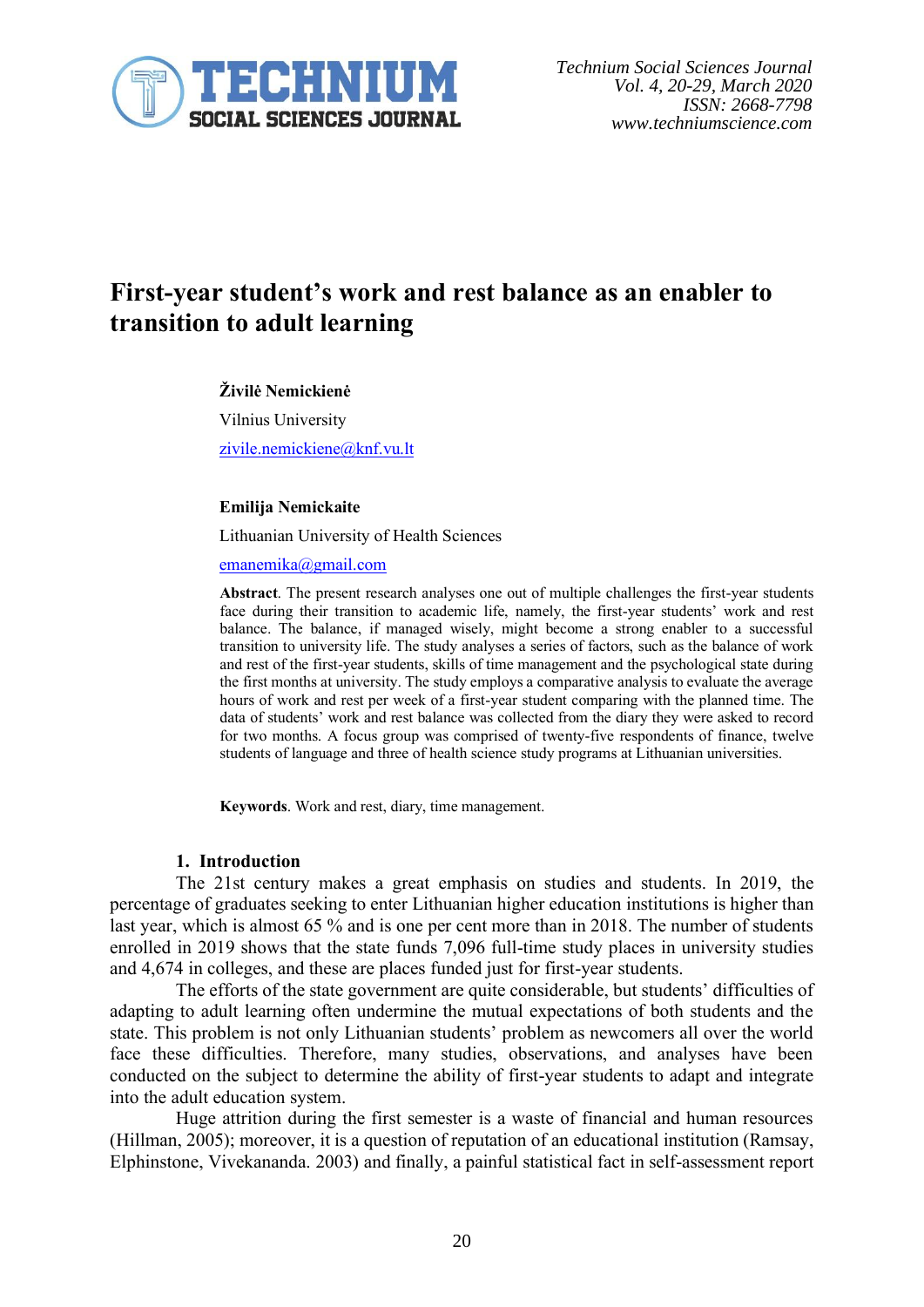

*Technium Social Sciences Journal Vol. 4, 20-29, March 2020 ISSN: 2668-7798 www.techniumscience.com*

for external experts-evaluators. Kantanis (2000) who studied students' changeover to university life and study mode states that even during the first semester period, students make a resolve to continue or quit studies. McInnes (2002), James, Krause and Jennings (2010) analysed students' overall involvement into studies and academic life, development and survival at studies. One of the most prominent factors to go to the wall was pointed out by Goldfinch (2007). The lack of self-management skills results in poor performance at university and dropping out of university. Hillman (2005) touched on the question of the first-year students' transition from secondary school to university in Australia. The scholar tried to elucidate the main points that are significant for both newcomers and universities during the process of transition into university academic life. She and other researchers – Hillman (2005), McInnis (2001), Williams (2000), emphasizes the highest percentage of failure among newcomers at universities. Approximately, according to studies Wintre, Yaffe (2000), Rickinson, Rutherford (1995), nearly 40% of first-year students quit their studies because of different expectations they had about the university life and the experience during the first year of studies. According to Goldfinch (2007), the necessity to earn money for tuition and living is a serious factor to leave studies. Cook (2004) adds to this that the attempt to earn for living leads to poor performance at studies, low grades and isolation from university life and its societies. Even when entering university, though successfully, most students feel pressure and tension (Greenbank, 2007), (Wintre, Yaffe, 2000). The result of all this is stress, which, according to Roberts (2000) and Truswell's (2019) research, in turn, leads to alcohol and drug problems. As anxiety and depression add up to the case, students often look to coping mechanisms like binge drinking and drugs. Thurber (2012) adds homesickness to those hardships and Brown (2013) discusses racism. Sinclair (2006) emphasises language, academic subjects, and technologies as intimidating factors for newcomers.

The overview of extensive scientific research has presented the current state and dynamic of the issue of a successful transition to university. Research reveals a variety of challenges the first-year students face during their transition to university life mode. The attempt of the present research is to investigate and understand the first-year students' balance of work and rest as one of the enablers to a successful transition to adult academic life and to reveal possible ways of this problem solving.

In order to reveal the reasons of newcomers' failure in adaptation to adult academic life, the following factors are to be considered, namely, the balance of work and rest of the firstyear students, their skills of time management and their psychological state during the first months at university. The subject matter of the research is a weekly study load of a first-year student of language and finance study programs in Lithuanian universities.

To reach the aim and objectives set in the present research, the method of the questionnaire was employed, seeking to identify the student's time planning skills. A weekly diary filling method helped to record students' activities during work and rest periods. Methods of scientific and comparative analysis were employed to present relevant theoretical underpinnings. The method of benchmarking and observation were applied.

Researchers all over the world keep studying our daily routine, diet and sleep habits of individuals of all ages. The results of long-term research highlighted eventually the differences of habits between women and men elucidating unfavourable impact on health in many cases. Academic youth, due to the specific nature of their activities, forms a special crop having specific factors affecting health adversely, working capacity, and physical condition. These factors are a huge mental workload, usually motionless activities, and lack of fresh air. It is abnormal if students spend up to ten or even twelve hours per day on studies and only three or four hours for rest and leisure. Multiple research literature presents data about insufficient rest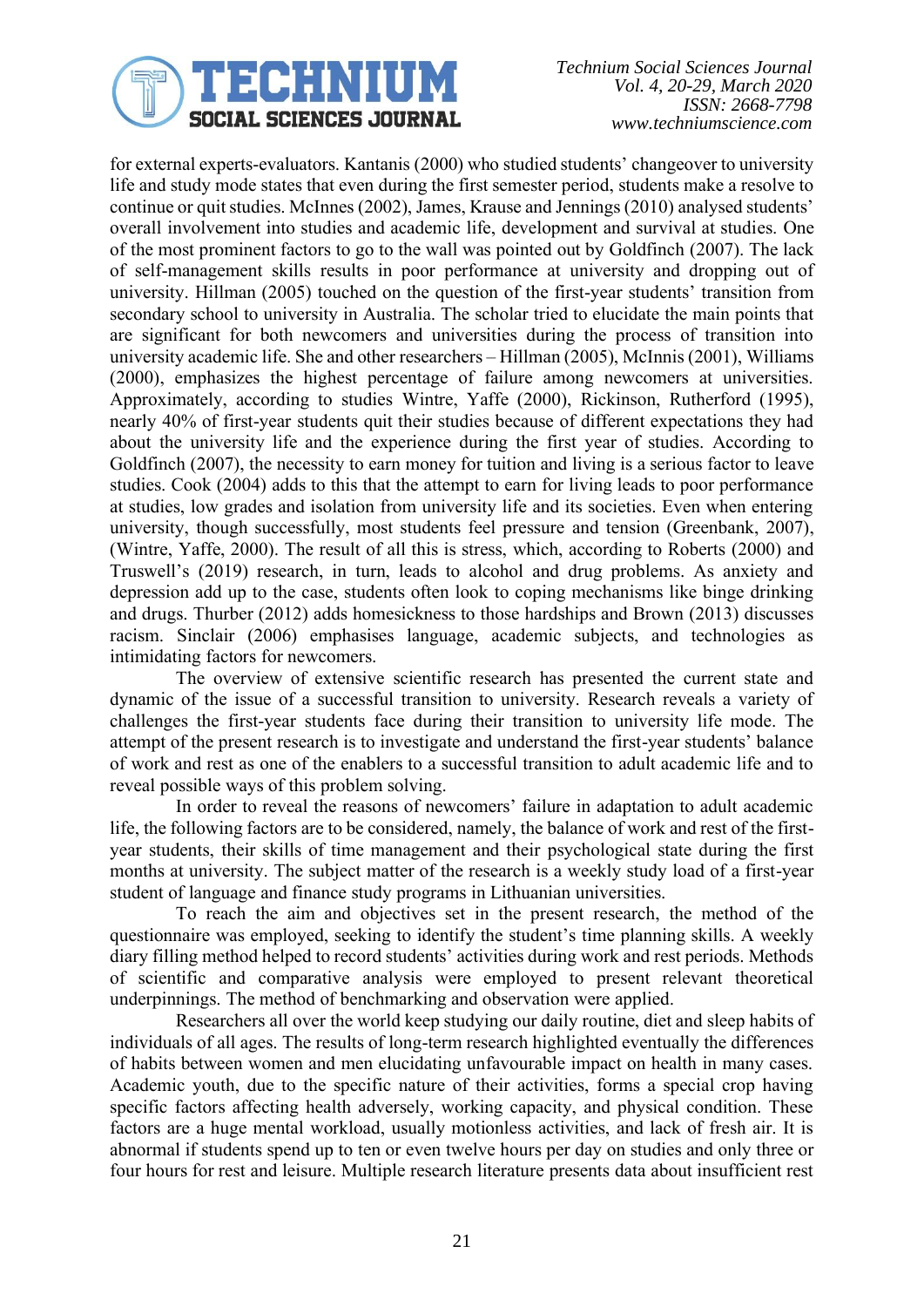

and students' sleep duration. Every third student sleeps for less than six hours. Students eating habits are irrational, irregular, and they demonstrate rather low physical activity. The process of developing healthy lifestyles is a complex and long-lasting issue which is strongly influenced firstly by the family attitude to health, and secondly by the school and society as a whole. Purvaneckiene (2000) believes that one of the most important tasks of a modern higher education institution is to amend students' interaction and build a healthy lifestyle. Young people are the most receptive members of a society; therefore, the focused formation of a healthy lifestyle will help to develop a healthy and perfect personality.

# **2. Psychological and pedagogical characteristics of a young person**

As Kralikauskas (1998) states, youth is a time of severe crises, great doubts, fluctuations and searching. Literary works of young people from the fourteenth to a twentiethyear-old, such as diaries, letters, or poems, are taken as the main material for the psychological studies. Nowadays, blogging or diary writing is widely recognized as the best source for psychology research of youth. They can be treated as a specific mental document of young adults and adolescents. Psychologists see them as documents that allow researchers to reveal the stage of mental development of the very moment the diary was written.

The young person's life is a time of psychological and pedagogical confusion. It is a period of attitude changes, self-awareness, and understanding of the world. It is time for making a turn from the outside towards inside, towards the inner world. Then the attention is focused on personal inner sensations and experiences. The customs and authorities are critically evaluated, and willingness to check everything, to validate the truth is very strong. The greatest value for a young man is freedom; therefore, the youth is constantly fighting, rebelling, and conflicting with their parents and the people roundabout. They seek to be and prove they are independent and able to take care of themselves.

Along with the elements of adult status, young adults still retain some features of dependence. Their position somewhat reminds that of a child. The senior school students still fully depend on their parents. At school, on the one hand, they are told that they are adults, and on the other, they are required to show obedience constantly. In Lithuania sometimes this is true even for 20-year-olds who are not considered adults in certain circumstances, e.g. according to Lithuanian laws, young people over the age of eighteen can get married, defend their homeland with a gun, but cannot buy alcohol before the age of twenty-one. According to Petrovskis (1987), the uncertainty of this situation (in some cases they are accepted as adults, in other cases they are not) and the requirements placed upon them, reflect in their psychological state.

Thus, choosing a profession is the first step to independent social life, and the chosen profession indicates a position in society. It is the very moment when young people begin to appreciate the completeness of life. And then the statement "I live here and now" disappears. They are determined to pursue set goals, to create projects and future prospects.

## **3. Basics of student activities, rest physiology and hygiene**

Planning the balance of work and rest means a rational combination of various activities and rest at a certain point in time. Vaitkevičius (2003) describes it as a combination of reflexes of certain conditioned and unconditional actions and time, which at the same time form very close neuropsychological connections. In fact, it is a dynamic stereotype, a chain of conditioned and/or unconditioned reflexes embedded in the cerebral cortex.

Activities and rest time of a young adult consist of such elements as nutrition, housekeeping, studying, social activities, etc. Thus, if time management is rational and well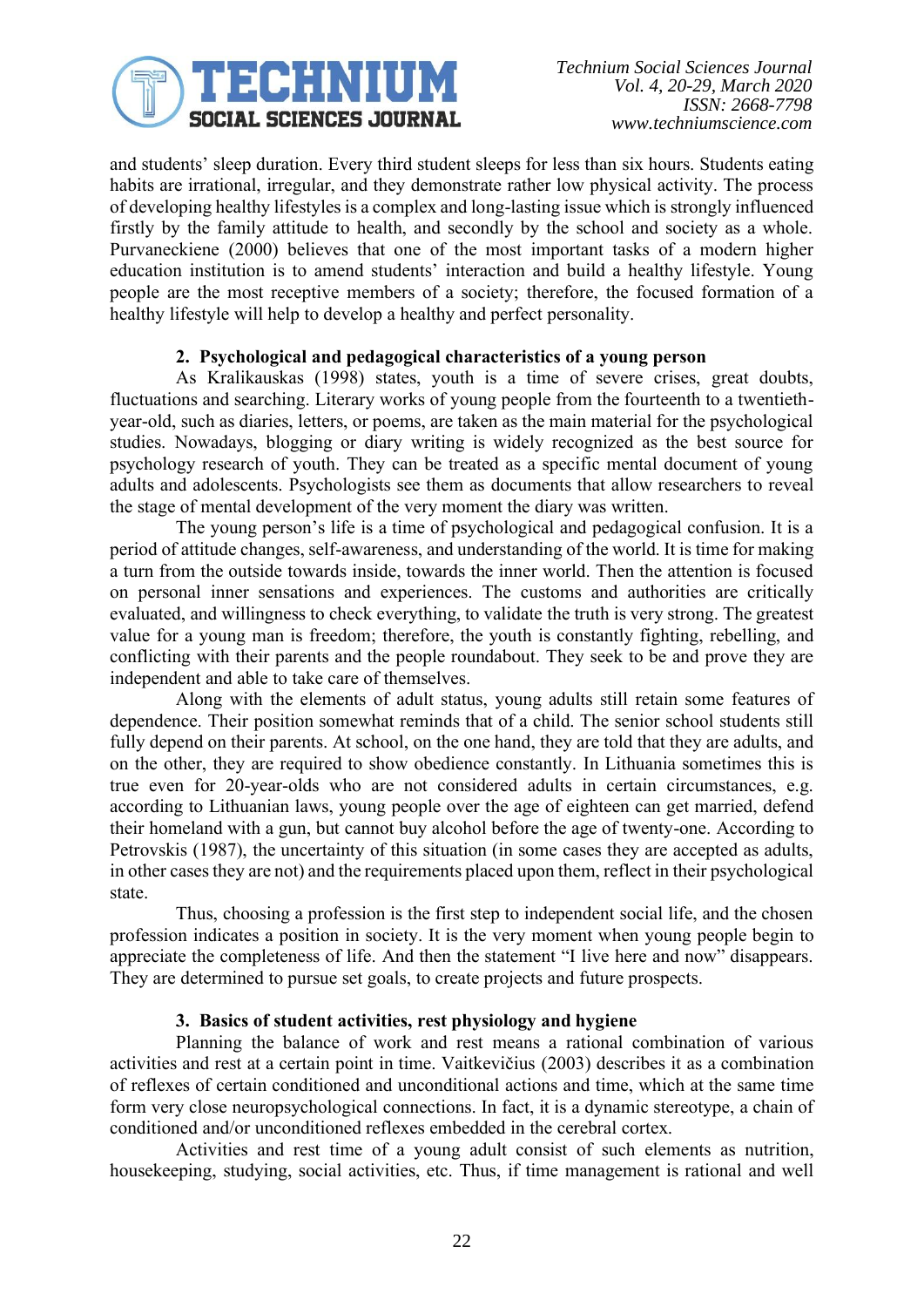

planned, it positively affects the health, physical and mental activity of the young adult and his/her psycho-emotional state.

A well-planned balance of activities and rest helps children, adolescents and young adults to overcome not only the problems of physical, but also mental development. The skills of self-knowledge, communication, cooperation, decision-making and implementation will strengthen the dynamic stereotype of activity and recreation. Rational time management will solve all the problems of mental and physical development of children, adolescents and youth.

Young people should be aware that the balance between work and rest, as well as rational planning of this balance, are of paramount importance to them and personal experience might help to understand this. Having acquired the basics of activity and physiology of rest, they could behave more flexibly and independently in different situations, such as giving up "fashion" or peer pressure on addictive habits, laziness, etc.

## **4. Research design**

A focus group was comprised of twenty-five students of finance, twelve students of language and three of heath science study programs at Lithuanian universities. The organization of the research of work and rest management peculiarities for the first-year students was started by instructing students on the course of the research and their responsibilities, etc. forty respondents were familiarized with data collection methods, i.e. weekly filling blog for two months (mid-Oct. – mid-Dec.) and the questionnaire. The theoretical underpinning of the research is based on scientific literature using a comparative scientific method of analysis. Students of different universities have demonstrated the same tendencies in time management; it had no sense to discern the results of different institutions when analysing data.

After analysing the respondents' questionnaire, it was assumed that everyone lacks time planning skills. The answers in the questionnaires revealed that nearly all respondents were on the verge of chaos. An analysis of weekly diaries also showed that first-year students lacked the skills to plan work and rest hours. Thus, in these two analyses, students were found to have gaps in their time planning. Analysis of the diary clearly showed that the emotional state is not positive. Consequently, respondents are not satisfied with their time and rest management; however, the lack of skills and motivation prevents them from planning more accurately. Based on the recorded data, the analysis was performed.

## **5. Analysis of a first-year student study-load**

Research tools of the research are methods of scientific and comparative analysis. A comparative analysis was employed to compare the hours of work and rest per week of a firstyear student with the planned time, which makes eight hours for work, eight hours for sleep, and eight hours for rest. This balance of hours is based on the first-year student's weekly diary. Weekly monitoring, work and rest recording helped to reveal and evaluate the peculiarities of student time management.

In the qualitative stage of the research uses data obtained from the questionnaire, which provided ten statements and the diary which first-year students were asked to complete for two months. The questionnaire offered the following open-ended questions:

# *1. I think that day-to-day planning is a waste of time.*

The respondent states his/her opinion on time planning without knowing the results. The answer informs about the respondent's general approach to time management and a positive answer to this question indicates that the respondent is not interested in time planning. Students describe their life as a constant routine that is not necessary to plan.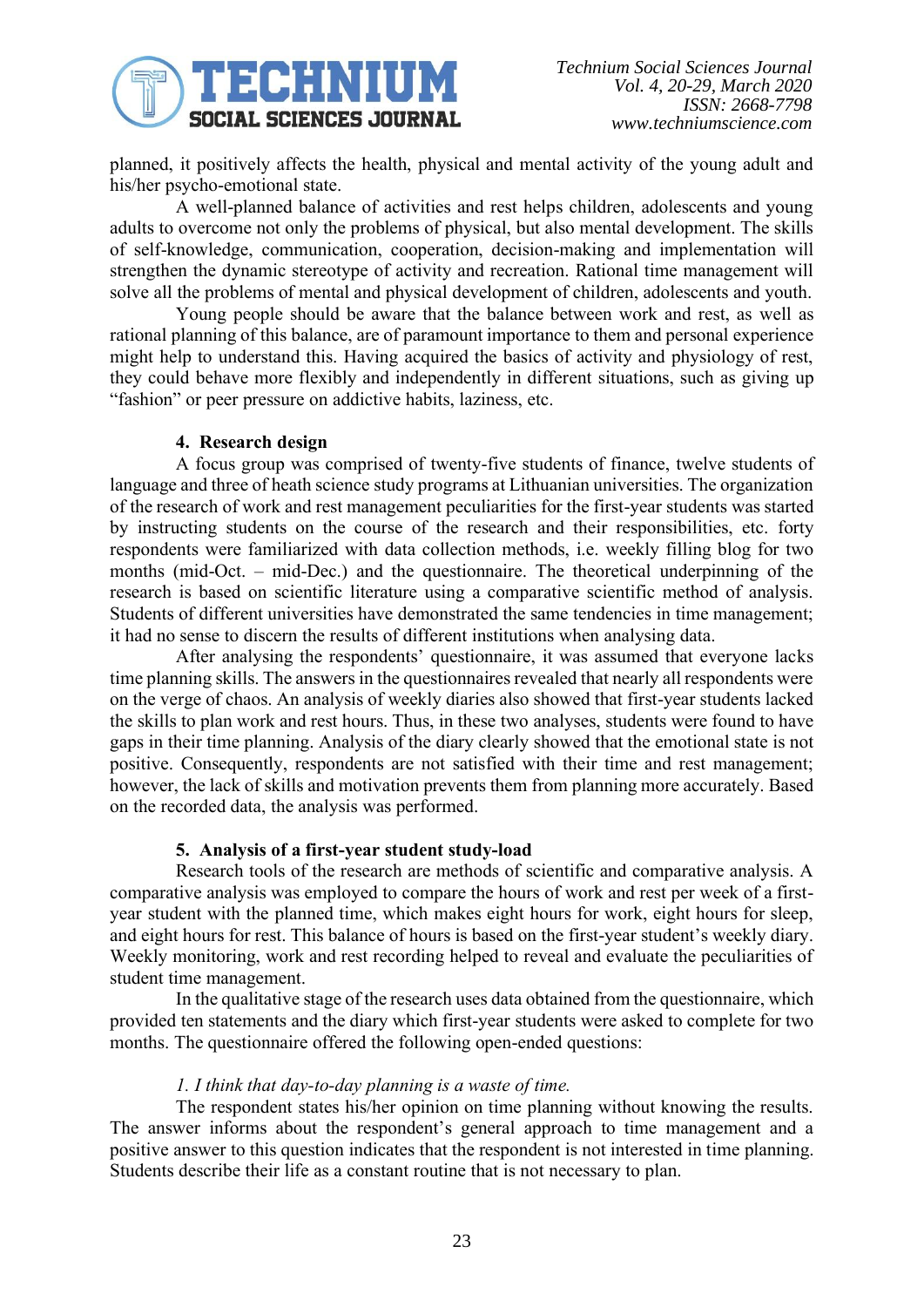

# *2. My learning goals are clear enough.*

This question shows whether respondents have clear goals and know what they are striving for. Without knowing the goal, it is impossible to plan for the time. The answer to this question demonstrates the researcher's attitude and knowledge in the professional field. A negative answer indicates that students do not have sufficient knowledge about the learning objectives, which negatively affects their time planning. It is also related to an unwillingness to seek guidance or help from qualified academic staff. Most of the time, the newcomers followed the precursors' practice and advice via Facebook or face to face communication.

#### *3. Procrastinating tasks until the last minute is a big problem for me.*

The answer to this question demonstrates the respondent's understanding of the procrastination problem. Respondents do not admit they have problems with completing tasks on time; thus, they do not plan when they are going to complete them, though procrastination according to the diary has financial, psychological and social reasons.

#### *4. I organize my time very well.*

It is important to ask this question to find out the student's approach to time management. A positive answer indicates that students correctly assess their knowledge of time management and understand the inadequacy of that knowledge.

#### *5. I would like to be more motivated to plan my time.*

Perception of the general quality of studying allows students to plan their time in a motivated way; however, if respondents do not understand the meaning of knowledge, they answer this question negatively.

# *6. It is easy for me to finish or postpone a conversation with people who come over while I am studying.*

This question helps to find out how respondents are able to allocate their time to complete necessary and unimportant tasks and if they are able to say NO to various distractions. If respondents give a negative answer, they not ready to complete intended plans and take a chance to defer them. It should be emphasized that the "distracting factor" should be understood not only as a lively presence of visitors but also as a presence on social networks and smartphones, which can distract students more often and disrupt their focus. Students should turn off the sound or, even better, remove their phones and other gadgets from their eyes. It is important to pay more attention to modern technology than it did before. The inability to stop distractors is one of the reasons for procrastination, which respondents basically do not admit. On the other hand, this socialization during the first months of academic life is sometimes vital.

## *7. People feel free to visit me at any time.*

The answer gives a hint about the attitude of others towards the respondent's time, i.e. time devoted to communication. The question answered affirmatively proves that guests take liberties with the respondents' time because the respondents are not able to show that they have important or urgent work, and communication should be postponed.

#### *8. I know when it is important to focus and when to relax.*

This question examines whether respondents have skills in the distribution of work and rest. The negative answer indicates unawareness when it is the best time to work or rest.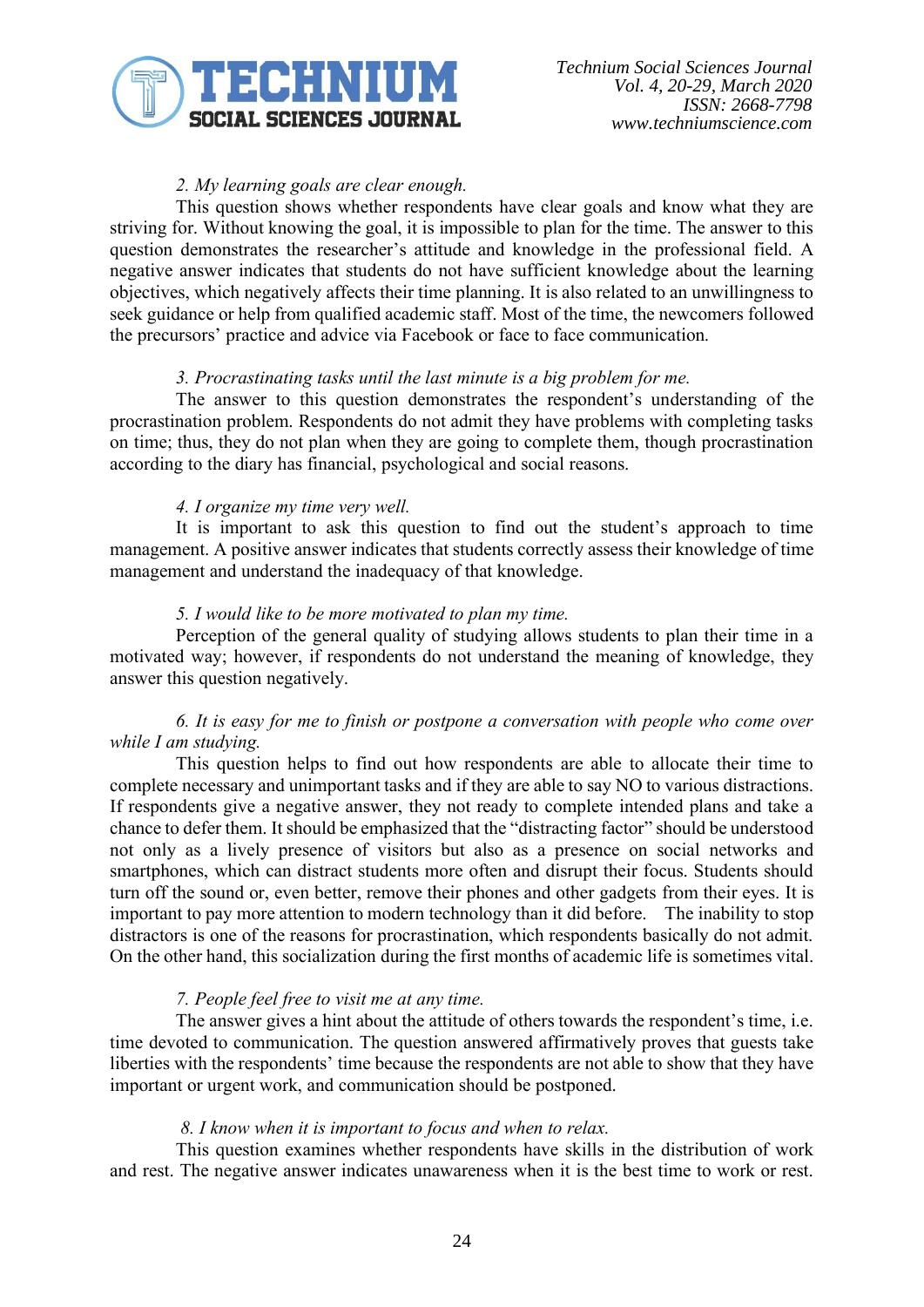

The diary disclosed that respondents do not plan or sometimes think they are not able to plan their work and rest time. They state that if it is impossible to change the schedule of certain event, then the process of planning is impossible and meaningless.

# *9. Whatever I do, I try to do it perfectly.*

The answer shows how seriously the respondents are determined and strive for excellence. If the answer is no, respondents do not even try to perform work perfectly; it is possible to connect this answer with the answer to question No. 2 – the respondent does not have clear learning objectives.

## *10. I have enough free time.*

If the answer is positive, respondents most likely are able to plan their free time more properly and achieve better results in having a balanced working and resting time. Unfortunately, respondents do not have enough time, as time is "eaten" by unwanted timewasters.

The way time is planed shows what kind of person is and who wants to be. Vaitkevičius (2003) states, those who care about their future, worry about time management, i.e. a way to control and plan our time.

# **6. Analysis of research data and discussion**

According to the weekly diary of respondents, data on sleep, nutrition, science, personal hygiene, and leisure hours per day were grouped and represent the average distribution of hours per week (168). Five hours per week, respondents devote to eating and personal hygiene. These two activities took the least amount of research time. Given that personal hygiene and nutrition are perhaps the main indicators of well-being, students should pay special attention to this more responsibly.

The studying comprised 34 hours of all-week time. Although this is not a very serious deviation from the recommended 40 hours per week, the remaining 6 hours should still be used for studying. All learning hours are extremely vital, and especially first-year students should spend most of their time reading and researching.

More hours are devoted to sleep. On average, students spend 51 hours a week for sleeping. This is far more hours than for studying, but none of them reached the recommended 56 hours of optimal sleep. In addition, diary analysis revealed complete chaos in students' sleep mode. Students do not follow any sleep patterns, for instance stay up late till 3 am or longer, then sleep when they feel very tired or during a short break after lectures. The first step they should take when planning time is to balance their sleep patterns. Poorly rested students are neither efficient nor psycho-emotionally strong. This naturally leads to a decline in motivation for studies and its further consequences.

Most of the time (78 hours) is spent at leisure. This number of hours includes a trip to the lectures and back, a trip home and back to the city of study in Kaunas.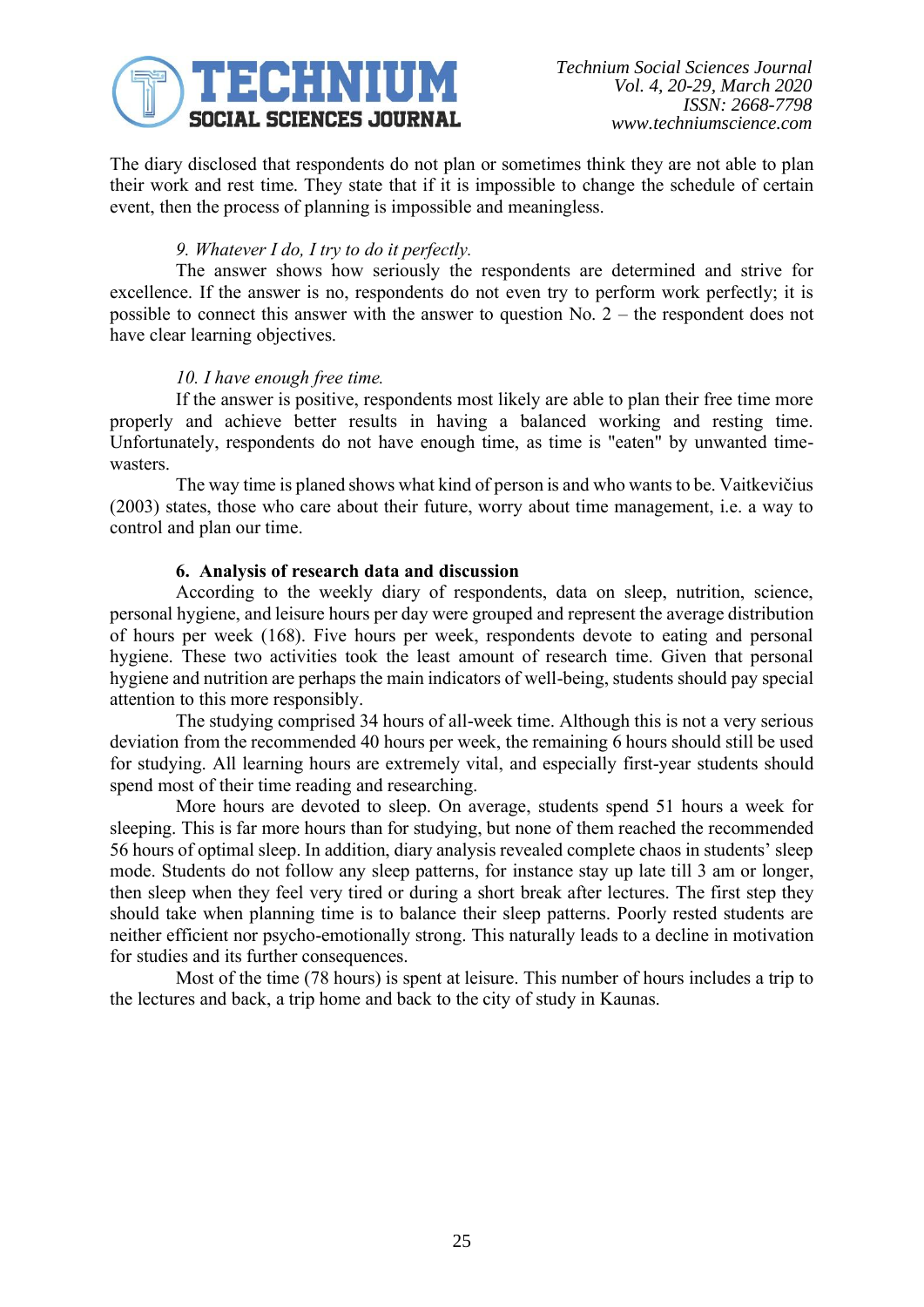



*Chart 1. Average weekly work and rest time allocation.*

Thus, the statistics for the distribution of time are as follows: the total number of hours per week makes 100%, i.e. 2% is devoted to meals, 3% is devoted to personal hygiene, 29% of the total hours are devoted to studying, sleep occupies 31% of the time and 45% is devoted to leisure.

The average work and rest daily hourly balance based on the diary will be discussed below. Here, leisure activities include such activities as personal hygiene, eating and travelling to lectures.

Monday. There is an equal amount of time allocated for studies and sleep, namely, for six hours to each. Thus, free time leads. Even twelve hours were allocated for it.

Tuesday. Time distribution on Tuesday is not even. Students spent too much time studying and sleeping at the expense of leisure hours. Ten hours were allocated for studies and sleep, and only four hours for leisure.

Wednesday. Five hours were devoted to sleep, twelve hours to study, and seven hours to rest. Thus, on Wednesday, students spent too much time studying and exceeded the recommended working time by an average of four hours. This distribution of time leads to fatigue and disability.

Thursday. The balance between studying and sleep time is quite different on Thursdays. It is obvious that this distribution was due to the peculiarities of the lecture schedule. On this weekday, twelve hours were devoted to sleep and four hours to studying. Meanwhile, leisure time comprises eight hours. Since the students slept little on Wednesday and spent a lot of time studying, they report that their fatigue affected study results and the overall day was counterproductive.

Friday. Nine hours for sleep, three hours for studying, twelve hours for rest. It should be noted that there is not enough time to studying the second day in a row. Free time exceeds the recommended number of hours by 4 hours.

Saturday. Saturday is considered a working day in Lithuania and the study time was significantly longer than during the previous two days, i.e. on an average as much as seven hours. Meanwhile, sleep and leisure time are unbalanced. There are five hours allocated for sleeping and twelve hours for leisure. Students had free time at the expense of sleep.

Sunday. Sunday data reflect what was expected; namely, most hours were devoted to sleep – on an average nearly thirteen hours. Free time comprises eleven hours. There was no time to study at all. It can be argued that the data is not critical because Sunday is not a working day.

Having studied and analysed the data and stricken an average, it can be concluded that the time management of the respondents is quite poor. First-year students spend too much time on leisure and too little time on sleep. The total weekly average of sleep, studying, and rest is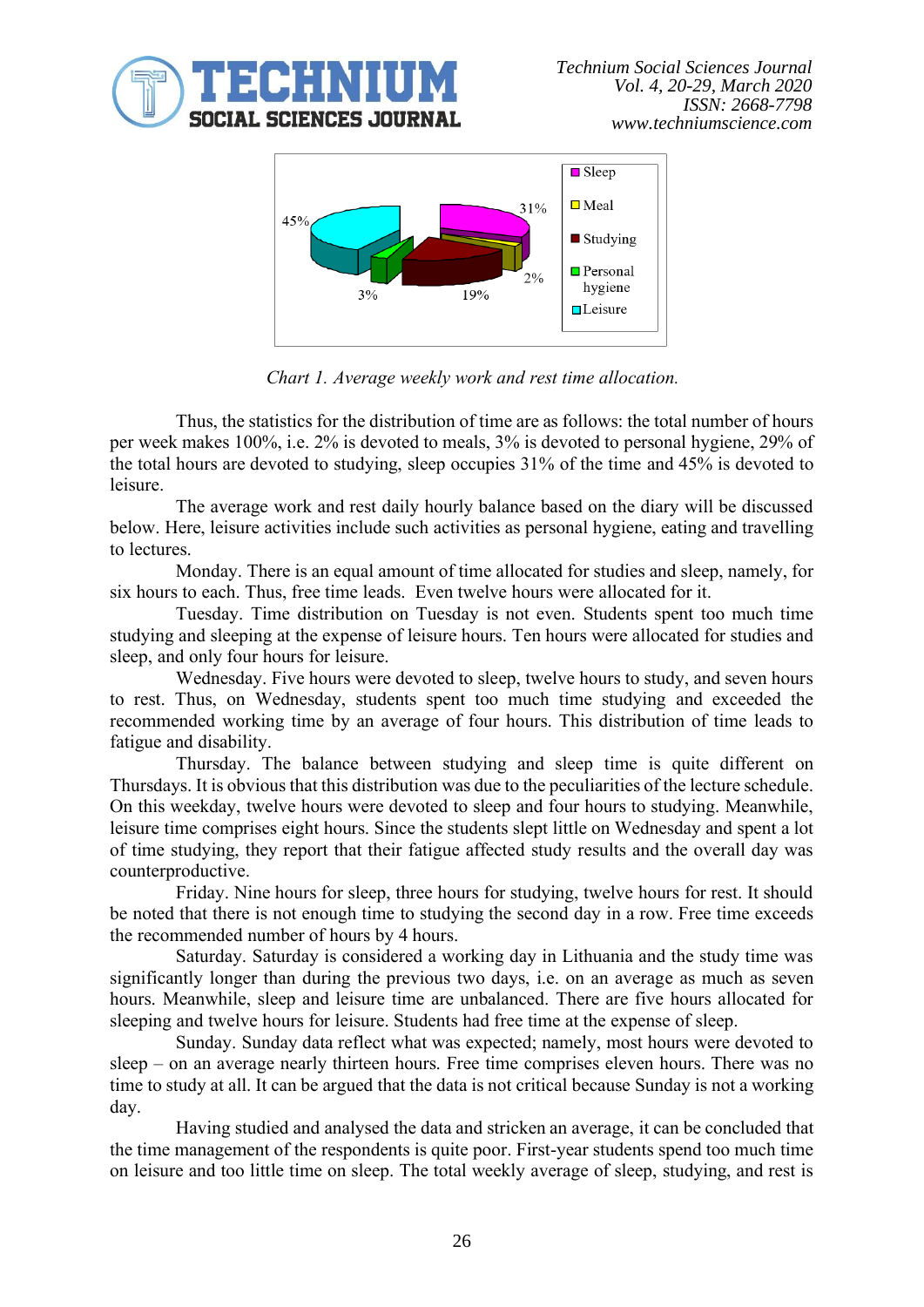

far from the norm and is very irregular and even chaotic when looking at the daily distribution of time.

The analysis of the diary revealed that students rely more on precursors rather than on the guidance of qualified academic staff, which prevents from optimal planning and goal setting. Some indirectly related challenges to time management were revealed, namely, homesickness and lack of feeling being associated with, or being a part of the institution they belong to now. Respondents indicated that twelve years at secondary school made it their home, and it is what they miss at university. This partially explains why students feel homesick, and instead of being at lectures, they prefer staying at home and search for information about academic life and lectures via Facebook distantly. 95% of those respondents who live in periphery leave campus on Thursday evening despite the fact that they have lectures on Friday. This state of facts determines a high percentage of leisure time in respondents' diaries. Respondents also indicate that after two months of studies, they feel tired and depressed and have to force themselves (sometimes unsuccessfully) to leave home for university.

The lack of sleep is also closely related to the problem of study costs, vitally necessary employment, and mid-semester tests and seminars period. All these problems eventually lead to insufficient rest and dissatisfaction of academic life. All finance students and nearly half of language students started working in the city of university prior studies in summer and continued working when lectures started, regardless of whether they received a state-funded or paid position. Desire to earn and be independent prevents from participation in lectures, and consequently, extra money gives occasion for spending it.

Thus, living by such rhythm, in two months when mid-semester tests session begins, students are tired, sleepless and depressed.

Though first-year students indicated some difficulties adapting to different teaching style, expectations and workloads, in general, they indicated that the infrastructure, such as labs, library, study areas or access to Internet and other facilities provided by universities did not cause time planning problems and were mentioned as very helpful and even excessive comparing to secondary school potential.

Thus, it is not surprising that respondents living in this rhythm for four months feel tired, depressed and often incapacitated. The study clearly showed that not too much workload determines this condition and a lack of basic knowledge on how to manage time.

## **7. Conclusions**

The survey established students' work and rest current mode and revealed that the respondents have no time work and rest management skills. Students should pay more attention to planning and setting priorities.

First-year students spend too little time on learning (34 hours) and too much time (42%) on leisure activities. Sleep hours are too short – 53 hours comparing to recommended 56 hours. A poor psychological state mentioned in the diary is indicated only when students are not prepared for classes or have not completed assignments, spent little time studying and had not rested. This psychological-emotional state of the respondents is closely related to time management skills. A lot of free time is wasted due to unnecessary time wasters (guests, phones, social media), as respondents are unable to say that they are busy and cannot postpone the communication to a later time. Thus, first-year students must learn or be taught to set goals grouping the day's assignments according to its importance and urgency, i.e. prioritize day activities and assignments. Universities should organise interviews and discussions on time management for first-year students, to expand on the university course of Introduction into Studies on the basis of this research results, to offer additional to existing orientation and first-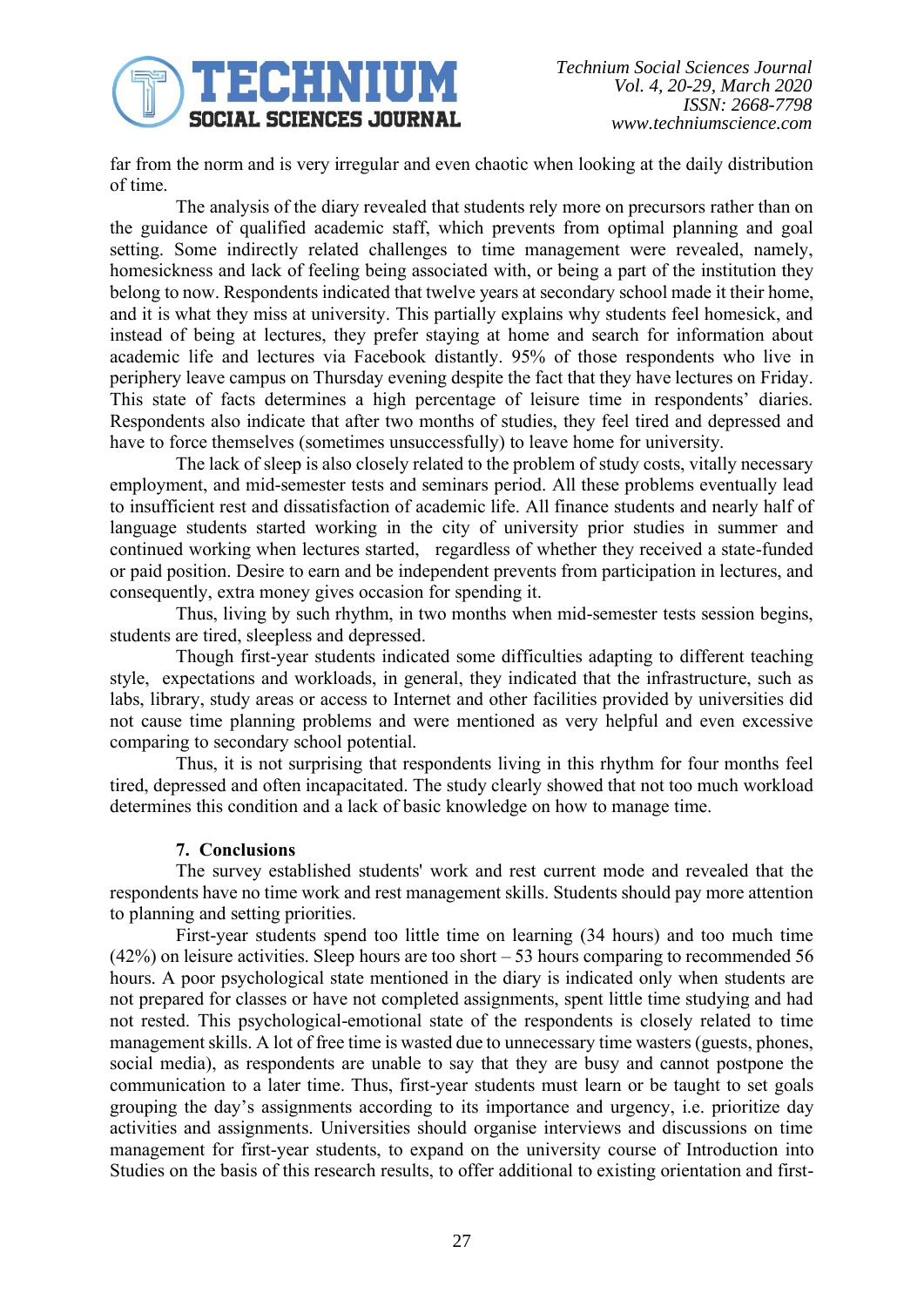

year student support programs that would help to dissociate from secondary school and integrate to university life. This should be done by professional academic staff rather than or along with social networks. To have successful results, students, in turn, must demonstrate a personal interest in time planning, prove their willingness and motivation.

# **References**

- [1] A. PETROVSKIS, N. NEPOMNIAŠ?IAJA, V. MUCHINA, et al.: Amžiaus tarpsni? ir pedagogin? psichologija : mokymo priemon? pedagoginio instituto studentams, 1987.
- [2] A. THURBER: Experiences From The Field, Homesickness And Adjustment In University Students. Journal of American College Health, Vol. 60 No.5 (2012), 415-418.
- [3] B. RICKINSON, D. RUTHERFORD: Increasing undergraduate student retention rates. British Journal of Guidance and Counseling, 2, 161-172, (1995).
- [4] C. McINNIS: Researching the first year experience: Where to from here. Higher Education Research and Development, 20, 2001, 105-114.
- [5] C. McINNIS: Signs of disengagement: responding to the changing work patterns of fulltime undergraduates in Australian universities: Higher Education in the 21st Century, London: Elsevier, 2002.
- [6] C. SINCLAIR: Understanding University. Maidenhead Open University press, 2006.
- [7] C. WILLIAMS: The early experiences of students on Australian campuses. Sydney: University of Sydney, 1982.
- [8] G. PURVANECKIEN?: Ly?i? skirtumai švietimo sistemoje. Vilnius, 2000, 92-93.
- [9] J. GOLDFINCH, M HUGHES: Skills, Learning Styles and Success of First Year Undergraduates, Active learning in higher education, vol.8 (3) 259-274 DOI: (10.1177/1469787407081881)Moore, (2007).
- [10] J. KRALIKAUSKAS: Psichologijos ?vadas, 1998, 296-299.
- [11] J.V. VAITKEVI?IUS: Laiko vadyba. Šiaur?s Lietuva, 2003, 6-9.
- [12] K. HILLMAN: The first year experience: The transition from secondary school to university and TAFE in Australia. In Longitudinal Studies in Australian Youth, Research Report No 40. Camberwell, Vic: Australian Council for Educational Research, 2005.
- [13] L. BROWN: Encounters With Racism and The International Student Experience, Studies in Higher Education, 2013, Vol. 38, No. 7 , 1004 -100
- [14] M. WINTRE, M. YAFFE: First-year students' adjustment to university life as a function of relationships with parents. Journal of Adolescent Research, 15(1), 9-37, (2000).
- [15] N. TRUSWELL: Student depression on the increase. The Independent, 08 July 2008 Available at:http://www.independent.co.uk/student/news/student-depression-on-theincrease-862336.html, Accessed on 30 July 2019.
- [16] P. GREENBANK: From foundation to honours degree: The student experience. Education and Training, 49(2), 91-10, 2007, 2.
- [17] Patvirtinti ? valstybines aukšt?sias mokyklas priimam? student? skai?iai. Accessed on 2020 Jaunuary 12]. Accessed at: < https://bakalauras.lamabpo.lt/2019-m-priimtuju-iaukstasias-mokyklas-skaiciai/ >.
- [18] R. COOKE, M. BARKHAM, K. AUDIN, M. BRADLEY: Student Debt And Its Relation To Student Mental Health. Journal of Further and Higher Education; Vol.28 (2004) 54-66. DOI:(10.1080/0309877032000161814).
- [19] R. JAMES, K. KRAUSE, C. JENNINGS: The first year experience in Australian universities: Findings from 1994 to 2009. Centre for the Study of Higher Education,